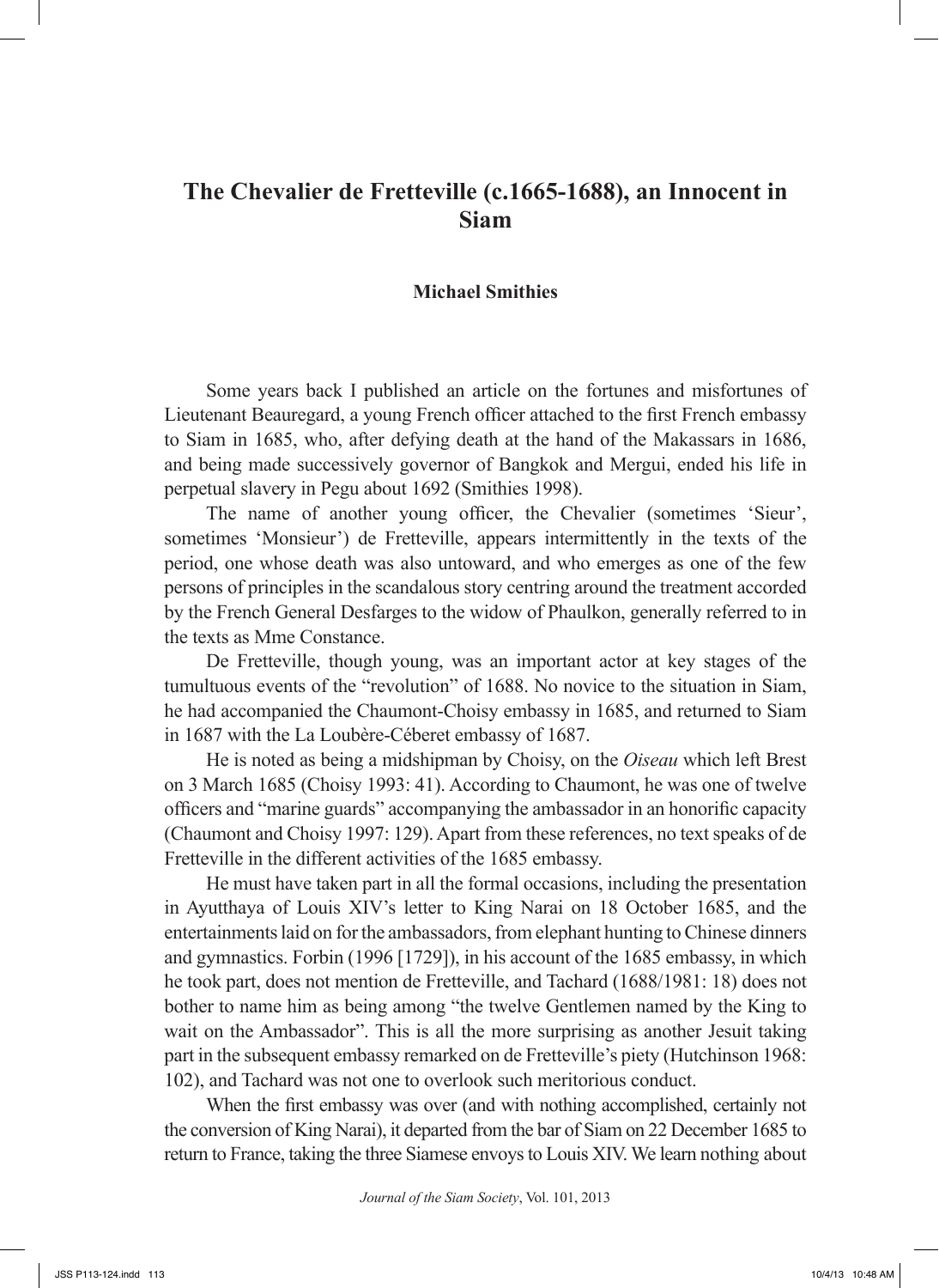de Fretteville on the return journey; Chaumont lists those who stayed behind, but de Fretteville is not one of them. The embassy landed at Brest on 18 June 1686.

De Fretteville must nevertheless have made a good impression both while the embassy was in Siam and on the return journey, for, as noted above, he returned to Siam with the subsequent La Loubère-Céberet embassy of 1687, which set sail from Brest on 1 March. While we do not know what de Fretteville did between returning to Brest in 1686 and leaving again for Siam in March 1687, he appears to have used his time profitably, in order to be included among the officers accompanying the second embassy. Clearly his experience counted for something, and certainly so must have parental push. Unfortunately we also know nothing about de Fretteville's family, except that his father had recommended his son to Céberet (Céberet 20 October 1687 cited in Jacq-Hergoualc'h 1992: 67), a director of the Compagnie des Indes Orientales and married to a relative of Madame de Maintenon, the current favourite (and perhaps already the secret wife) of Louis XIV.

Back in Siam again, de Fretteville rose to prominence in the dispute over the control of the troops stationed in the fort at Bangkok (on the left or east bank of the Chao Phraya). The French envoys had expected that only French troops would be posted there, but were forced to accept the presence of Siamese troops as well. Phaulkon acted without reference to the envoys, placing de Fretteville in command. When the envoys remonstrated, Phaulkon replied by saying he had to place someone he could trust in the position, and he knew no one else except de Fretteville (cited in Jacq-Hergoualc'h 1992: 216). This might have been true, but he could have made the effort to discuss the matter with the official French envoys, already angered at the unexpected presence of Siamese troops, and at the self-appointed role of the Jesuit Tachard as intermediary between the embassy and the Siamese.

Tachard himself wrote in his unpublished account of the second embassy that de Fretteville was:

young, docile, wise, and full of good intentions, [and] he will be very useful in the service of the King and of Religion. He is forthwith learning the Siamese language, and it is hoped to set him up as the judge in cases of dispute between Christians and pagans, and Monsieur de Constance will use him as necessary as his lieutenant for all kinds of matters. He [Phaulkon] has already made him colonel of all the troops of the King of Siam under Monsieur Desfarges (Tachard AN Col C1 24: f.181v-183r, cited in Jacq-Hergoualc'h 1992: 217).

De Fretteville père feared "apparently with some reason, that his son, apprised by Fr Tachard, might bind himself inopportunely to the King of Siam's service without obtaining particular advantages" (idem: 67). Clearly his father was chary of Tachard's influence on de Fretteville, and considered his son too easily impressionable.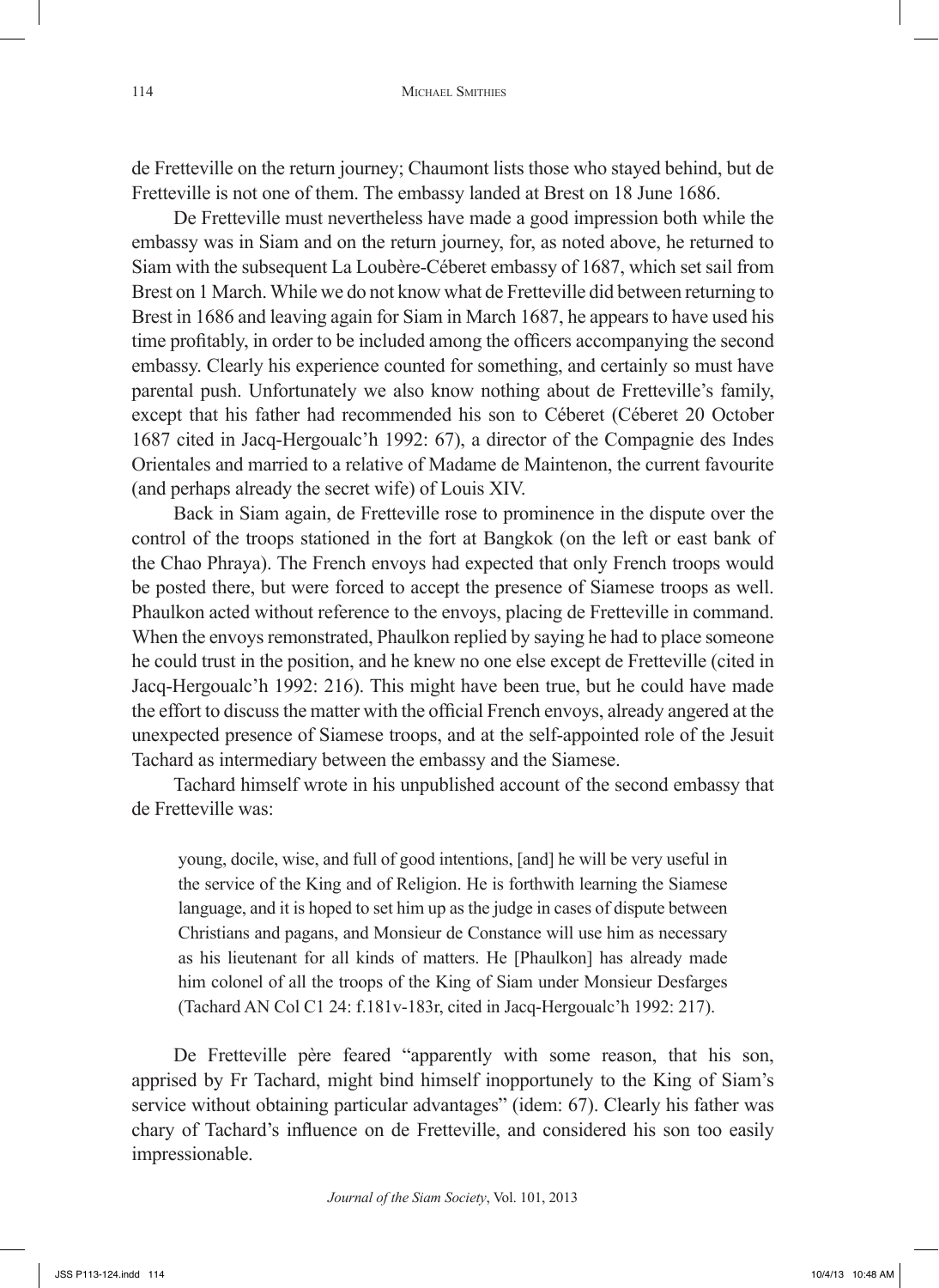One of Tachard's fourteen specially selected Jesuits for the 1687 embassy, de Bèze, was impressed by the piety, not only of Phaulkon, but also de Fretteville.

No matter how overburdened he [Phaulkon] might be by Affairs of State he would still set aside no small portion of the time at his disposal and employed it in prayer to God. This I witnessed myself when we were together at Thléepousson [Thalé Chupson] the royal pleasance some three miles from Louvo [Lopburi]. Having no house of his own there, Constans bade me share the bedroom with himself and Mr de Fretteville (a man whom Constans esteemed for his piety). Both men (Constans especially), fascinated me by the devout manner of their yielding their hearts to God in prayer… (Hutchinson 1968: 101–2).

One needs remember here that de Bèze was instructed by his Jesuit superior Fr de La Chaise, Louis XIVs confessor, to write an account of all that he knew concerning the "revolution" in Siam, of which he was a witness. Already Phaulkon was considered by the Jesuit party as a martyr; the first hagiography by the Père d'Orléans, who never set foot in Siam, was to appear in 1690, only two years after Phaulkon's death.

De Fretteville appears to be have been used by Tachard and Phaulkon as a go-between with the French envoys; for example, on 24 October 1687, "the Sieur de Fretteville came on behalf of M. Constance to pay us his respects" (Smithies 2002: 108). The envoys did likewise: on 23 October 1687, on the occasion of the presentation by the senior envoy, La Loubère, of the insignia of St Michael to Phaulkon, La Loubère sent de Fretteville to inform Laneau, Bishop of Metellopolis, that he was ready to officiate and requesting him to prepare the chapel accordingly (Jacq-Hergoualc'h 1992: 113).

In his unpublished manuscript, Tachard defended having presented the naval ensigns Joncoux and de Fretteville to Phaulkon before the envoys had met him.

I presented M. de Fretteville to him and M. de Joncoux, both lieutenants of the Royal Navy, whom he had asked for from His Majesty. They implored their commander to permit them to pay their respects to the minister, knowing he was close by. Mr de Fretteville remained with him, having received permission from the king and the Marquis de Seignelay [the Secretary of State for the Navy] (Jacq-Hergoualc'h 1992: 216-7)

This specific permission seems highly unlikely, and is probably an invention of Tachard.

The embassy proper ended with the hasty overland journey of Céberet begun on 13 December 1687 and the acrimonious departure of La Loubère on 3 January 1688 (whose vessel also transported Tachard, by then envoy of King Narai to Pope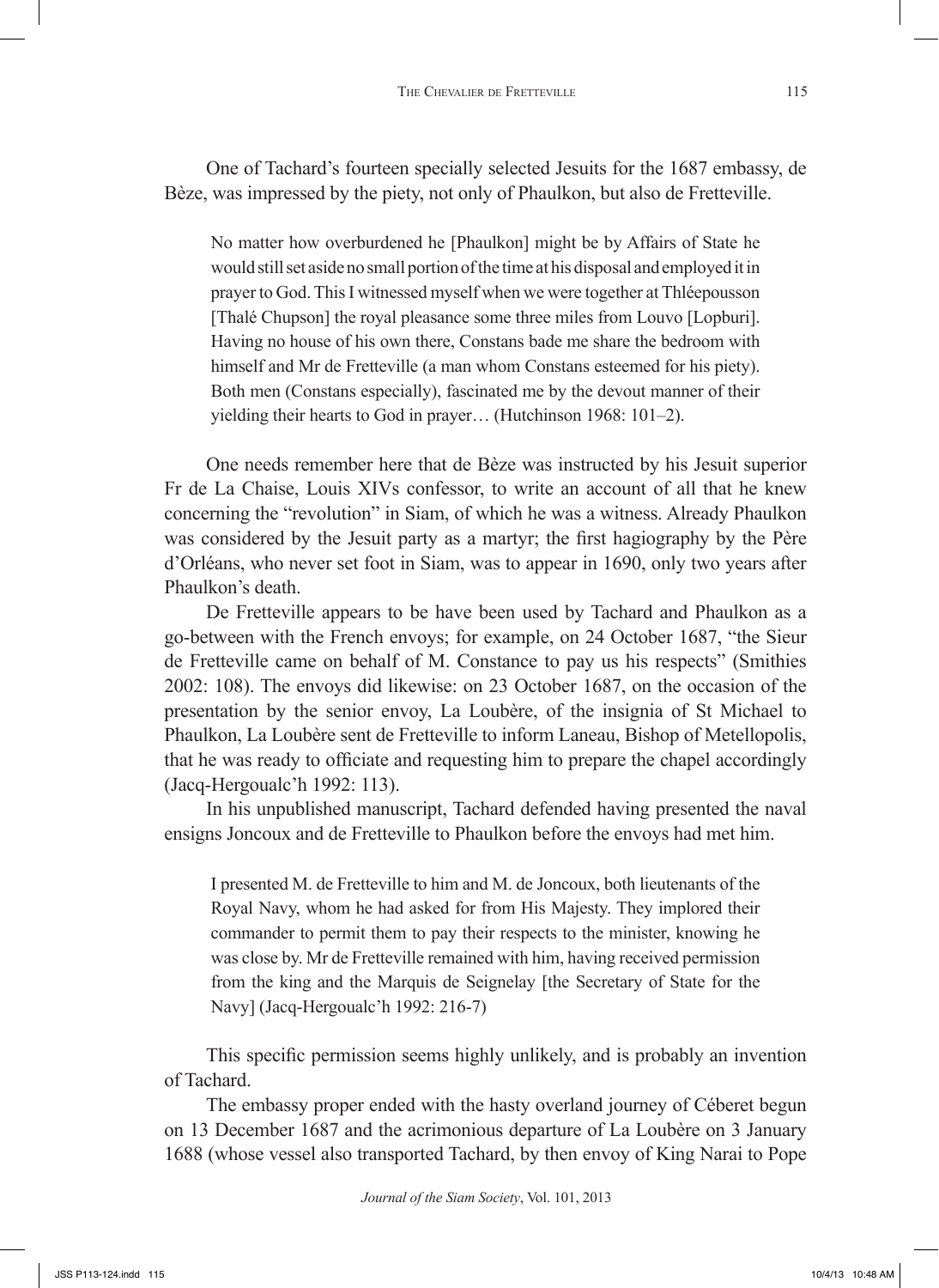Innocent XI and King Louis XIV). The embassy had accomplished nothing, thanks largely to the meddling of Tachard, who showed signs of paranoia on board, accusing La Loubère of reading his documents through a spy-hole he had fabricated (Tachard, Voyage du Père Tachard à Siam, mss 210v).

The troops remained, ostensibly in support of King Narai, and to secure the proposed French bases in the east fort of Bangkok and at Mergui. We are following here the adventures of de Fretteville rather than the broader flow of events leading up to and following Phetracha's palace coup of 18 May, in which de Fretteville was directly involved. Suffice it to say that, at this stage, with King Narai seriously ill in his palace, Phetracha moved to confine the king and dominate the court, always giving commands in the name of the monarch.

On hearing the news of Phetracha's move on 18 May 1688, Beauchamp, second in command, the younger son of the general, the Chevalier Desfarges, and de Fretteville,<sup>1</sup> armed only with their swords, according to most accounts, accompanied Phaulkon to the palace in Lopburi with the intention of securing the throne. Only three texts seemed to think it worthy of noting that Phaulkon, in addition to being accompanied by the three French officers, was attended by "his bodyguard of fifteen Englishmen with their Captain and several Portuguese, all well armed" (Hutchinson 1968: 88; Beauchamp AN Col. C1/25 f.75v), and Vollant des Verquains (1691/2002: 124) noted that Phaulkon was "accompanied by his escort".

All were apprehended by Phetracha and his party on entering the Lopburi palace. The French officers waited for an order from Phaulkon to despatch Phetracha, but the order never came, according to Beauchamp (BN Ms Fr 8210 f.522r-v); they were certainly outnumbered and in no position to offer serious resistance. The French officers were locked up for a few days in the summer palace of Thale Chupson, initially without food or a change of clothes. Beauchamp writes "also placed in prison were the guards of Monsieur Constance and their captain. I asked him why he had not followed his master. He replied that he had not been ordered to" (ibid f.523r).

After "five or six days" at Thale Chupson, the French officers were allowed to return to Lopburi. There they found their effects and clothes had been seized; they were offered in lieu those of Phaulkon, which they refused (Beauchamp in BN 8210 f.523v).<sup>2</sup> The former second ambassador to France brought horses for them to take

<sup>&</sup>lt;sup>1</sup> Most texts have three French officers going to the Lopburi palace in support of Phaulkon: Beauchamp, the Chevalier Desfarges (the younger son of the general), and de Fretteville; only Vollant des Verquains (1691/2002: 124) has four, all unnamed. The reason for the discrepancy is probably that Vollant was relying on hearsay as he was in Bangkok and the event he describes took place in Lopburi.

<sup>2</sup> Phaulkon's "most precious clothes" were brought, with "all kinds of other effects…the mandarins said that, not being able to restore the same things" the king (in whose name Phetracha acted) offered these. Beauchamp said they could not accept them, "as people from our class never wore other people's clothes… The mandarins replied it was the custom in the Indies to refuse nothing given by a king" (BN 8210 f.523v).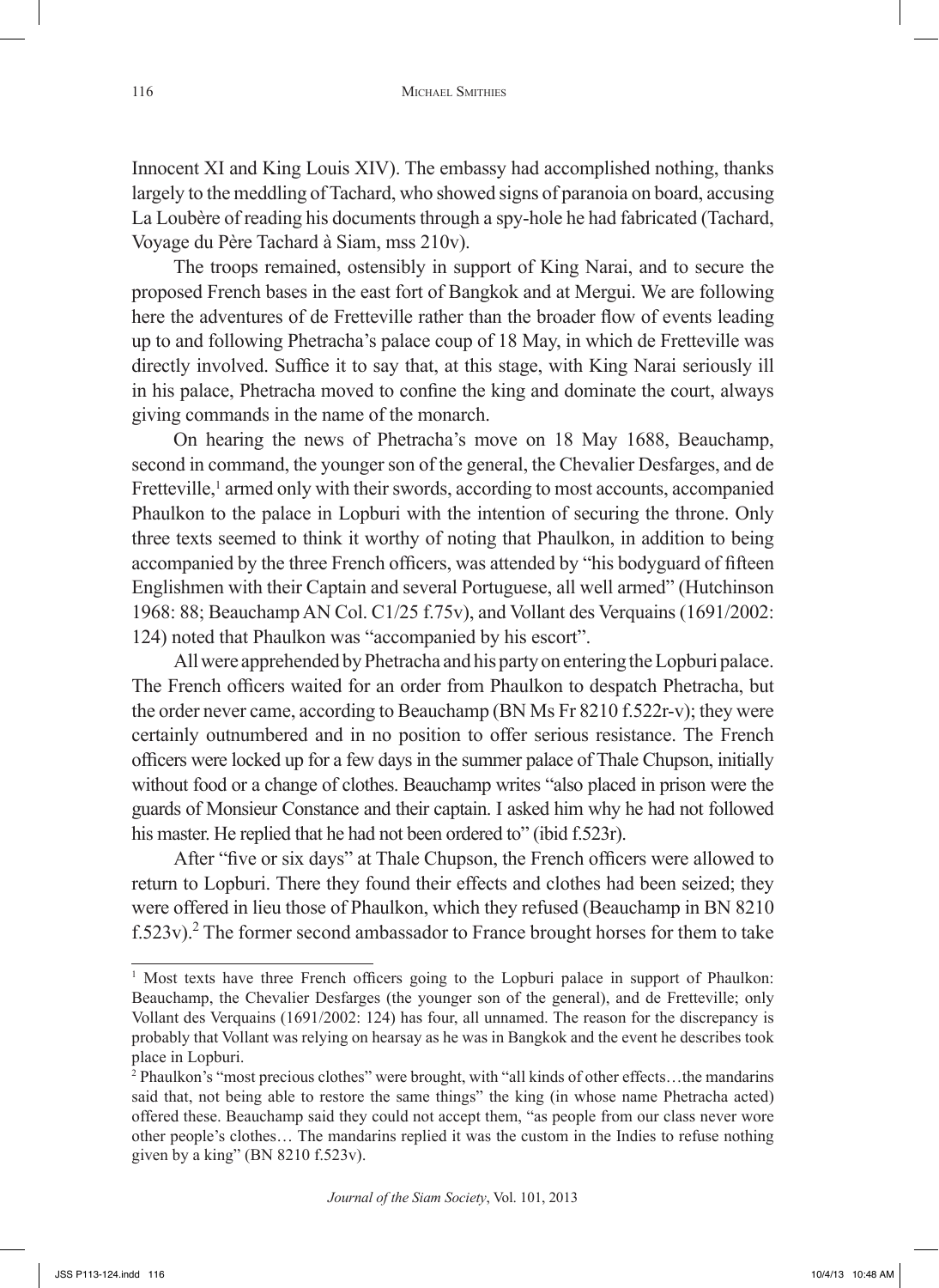exercise. Phaulkon was taken away and tortured mercilessly. Beauchamp remarks that while still in the palace "They started by burning the soles of his feet." He was killed in the forest outside Thale Chupson (on 5 June according to Le Blanc 2003: 59–60).

The French officers in Louvo were gradually allowed some freedom. Six,<sup>3</sup> including de Fretteville, secretly decided to make a dash for Ayutthaya and the forts at Bangkok. This they did, but were soon caught, and brought back tied to the tails of their horses, which were made to gallop as fast as possible. Bressy, the engineer in the group, died from this treatment (Saint-Vandrille 111.v), being unable to keep up with his horse.

King Narai died in Lopburi on 10 July (Hutchinson 1968: 109). According to the often reliable La Touche, Phetracha left Louvo on 31 July for Ayutthaya to have himself crowned. Vollant (1691/2002: 146–7) notes that "on 1<sup>st</sup> August he [Phetracha] left Louvo with his [Phra Narai's] body" for the capital, "where he had himself proclaimed king and then crowned". On 1 August, La Touche informs us that "all the French and English" were taken from Lopburi to Ayutthaya, where they arrived on 3 August; La Touche, by then prisoner in Lopburi, wrote (1998: 336) that he was among them, together with de Fretteville, Saint-Vendry [sic], des Targes and de Lasse. On 9 August, again according to La Touche (idem) all five French officers (including La Touche) were sent by Phetracha, "by then king", to Bangkok, not to General Desfarges, but to "the general of the Malays" (presumably a senior mercenary of the Siamese, commanding the fort on the Thonburi side of the river), who retained them as prisoners for almost a month, and then handed them over to Desfarges (thus in early September).

The usually factually correct "An Account of what Occurred in Louvo in the Kingdom of Siam, and a Summary of what Occurred in Bangkok during the Siege of 1688" (hereafter "What Occurred")*,* which recorded on a day-to-day basis the events in Bangkok, noted:

The  $12<sup>th</sup>$  [August 1688] there arrived on the other bank [the Thonburi side, held by the Siamese] nine Frenchmen who were the officers detained in Louvo, namely Messieurs de Fretteville, de Saint-Vandrille, des Targes, de Larre, and de La Touche, one soldier and [three?] valets, with orders not to let them pass over to our side, if we were not ready to embark. (Smithies 2004: 112; "What Occurred" AN Paris Col. C1 24 f.158v).

This gives a difference of three days from La Touche's record, but he wrote up his account after the events he describes, probably several months later. We shall return to this anonymous text.

<sup>&</sup>lt;sup>3</sup> Le Blanc (2003: 60) has the Chevalier Desfarges (the general's younger son), de Fretteville, Saint-Vandrille, des Targes, and the engineer Bressy, but omits de Lasse, whom La Touche (1998: 315) includes, but also incorrectly includes Beauchamp.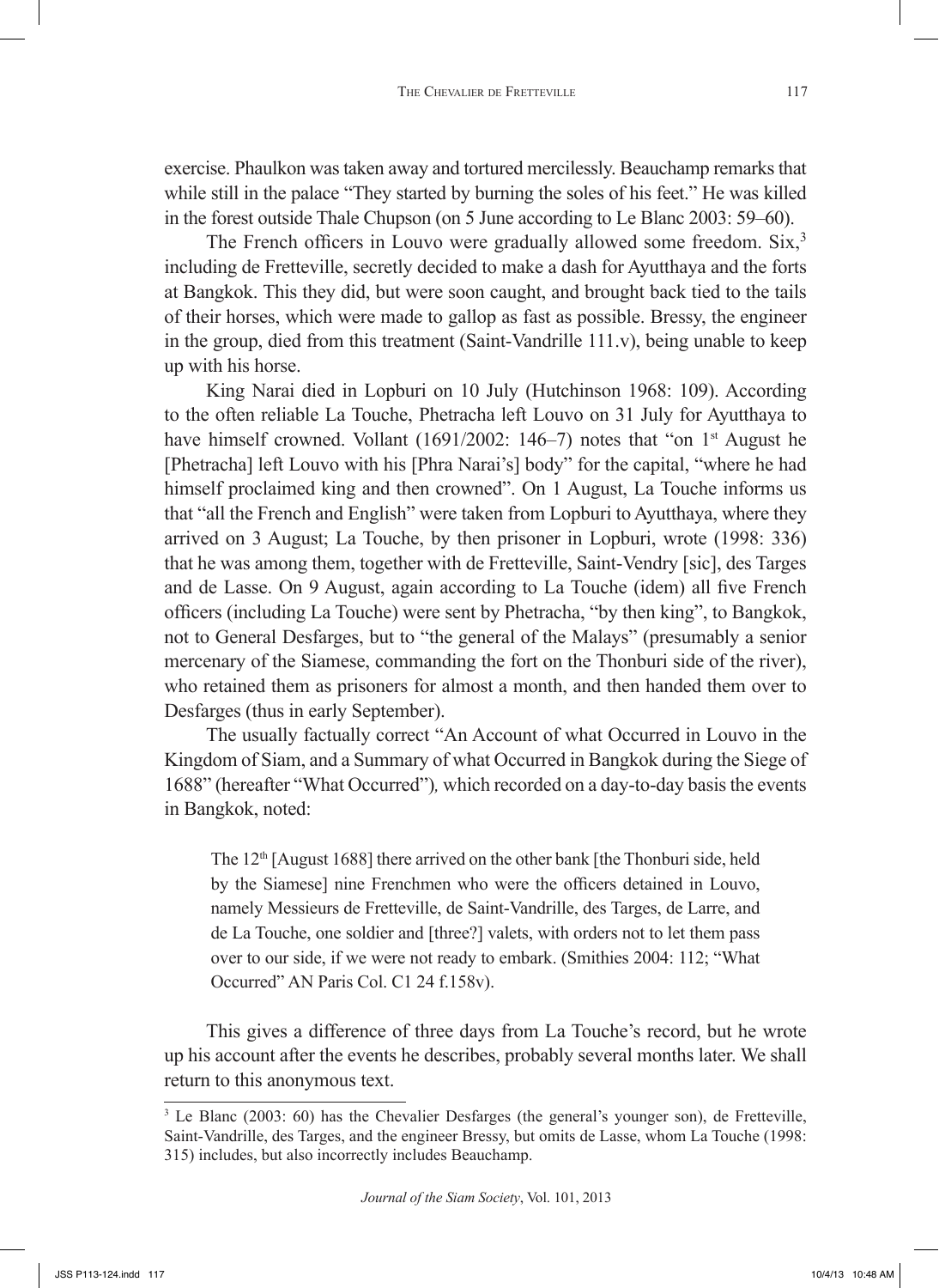At this stage we must refer to the protracted episode concerning Mme Constance's jewels, discussed in detail in an earlier article (Smithies 2000). To summarise, the Siamese were anxious to lay hands on what they correctly thought was Phaulkon's considerable fortune, even though he had given a huge sum to Céberet in order to become a director of the Compagnie des Indes Orientales. Jewels and gold were the preferred investments, so Mme Constance's anticipated hoard was a prime target. Seeing herself vulnerable, she divided her jewels into three lots. Two were handed to the superior of the Jesuits, who gave them to Beauchamp to give to the Jesuit fathers in Bangkok. Beauchamp, "seeing in his possession two important packets, which he knew did not contain trifles, kept them with him, proposing to hand them over to the persons to whom they were addressed as soon as they knew he was in possession of them" (BN Ms Fr. 6106 59v); in other words, he would not hand them over until they asked for them. The third packet "was confided to a captain in the infantry, who on entering the fortress [in Bangkok] declared he would not relinquish it except on the orders of the person who had placed it in his hands" (Anon BN Ms Fr 6105 ff.59v-60r). This person is the trusted de Fretteville, "an infantry captain whom she [Mme Constance] knew to be a man of honour and good faith" (Vollant 1691/2002: 157). She had known him from the time of the first embassy in 1685, and, being a "dévote" herself, was undoubtedly aware of his devout character.

When Desfarges learnt about these packets, he demanded that all the jewels be given to him, since he had lent 1,000 *écus* to Phaulkon, who, being now dead, was not in a position the repay the loan (idem). Two Jesuits were summoned to witness the opening of the packets, which were then inventoried and resealed. When subsequently opened in front of the Barcalon (Kosa Pan) they were found to be extremely deficient. Beauchamp tried to shift the blame on to Saint-Vandrille and des Targes in one (BN Ms Fr.6106 ff.549v-550v) of his two accounts (both justificatory documents written from Holland where he was a prisoner of war), saying the two officers "came to him and told him they had saved the diamonds which Mme Constance had placed in the hands of de Fretteville when they were taken and searched when they were taken to Louvo, and that the Chevalier Desfarges had them, and they requested me to give them their share....". Beauchamp says he then informed General Desfarges, who said that it was outrageous to take advantage of the lady, summoned his son and ordered him to return the jewels to de Fretteville (Beauchamp BN Ms Fr. 8210 f.550v). This is highly unlikely: Desfarges' love of money was too well known, and his subsequent treatment of Mme Phaulkon demonstrated too clearly his cupidity. With her out of the way, handed back to the Siamese, he could keep the portion of her possessions he had obtained.

So while one account has all the jewels given over to Desfarges père, another, one far from reliable, claims the diamonds and jewels were returned to de Fretteville. Vollant, no friend of Desfarges, has the general going into transports of anger when he heard about Beauchamp and de Fretteville holding some of Mme Constance's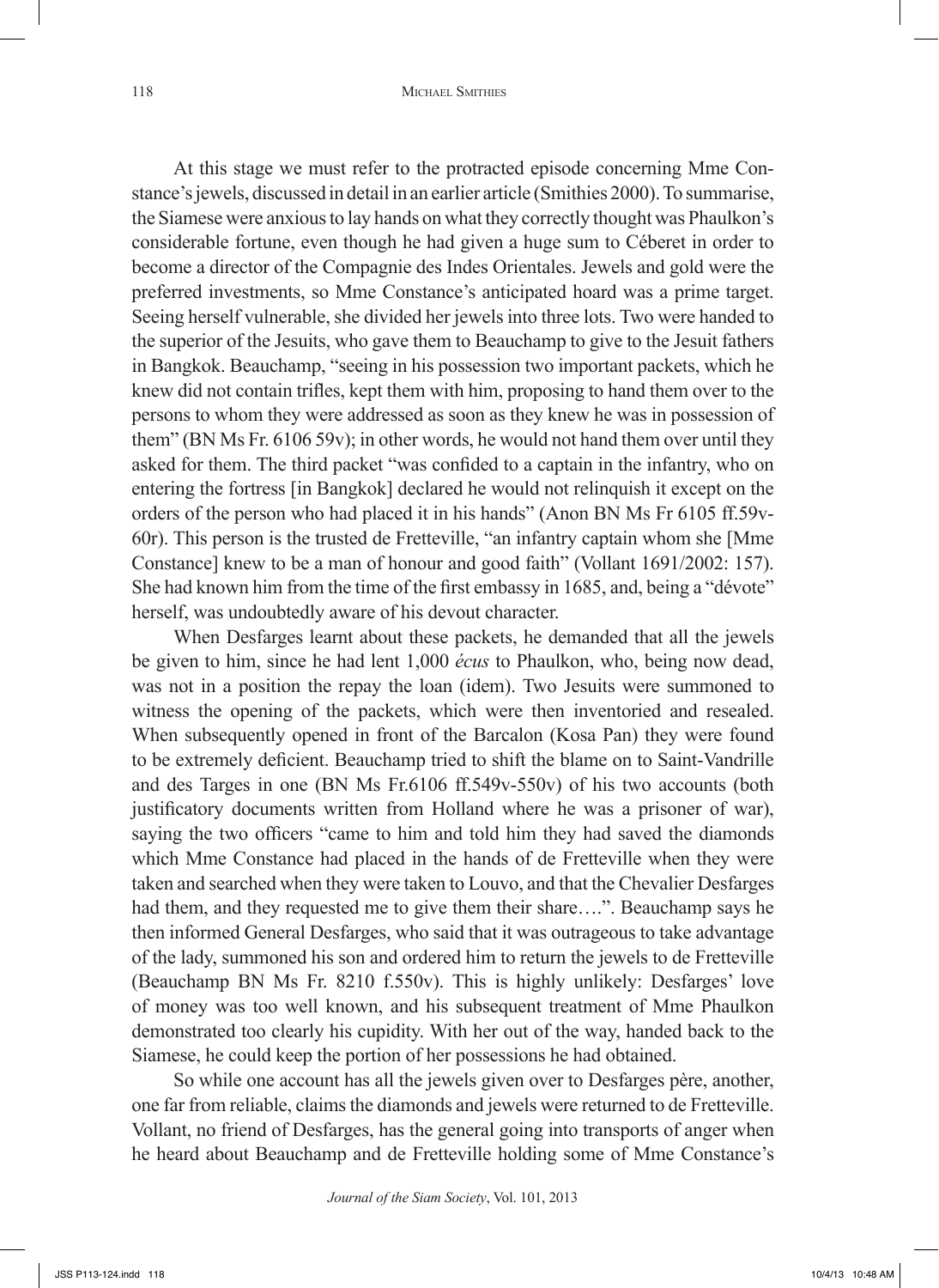jewels, and insisting on both handing over their contents to him, because of the 1,000 *écus* lent to Phaulkon by Desfarges (1691/2002: 157).

We now need to turn attention to three consecutive entries in the anonymous account "What Occurred" (AN Col C1 23 ff.140-171) which, after discussing events in Louvo, mostly recorded on a day-to-day basis what occurred in the Frenchoccupied fort at Bangkok. Its author noted: "On 1st October the second ambassador who had been to France brought one thousand *écus* to give to Mr Desfarges and dined with him." Desfarges therefore had no further excuse to hang on to Mme Constance's jewels (whether the original loan to Phaulkon was ever in fact made is not known; it may well have been an invention of Desfarges).

Nothing is recorded for 2 October, but on "The 3rd [October] Mr de Fretteville was drowned on leaving the *Siam*<sup>4</sup> between 4 and 5 in the evening. He had received the Eucharist [that day] which he did many times each week" ("What Occurred" in Smithies 2004: 114). That de Fretteville probably could not swim is not in the least unusual for the 17th century; furthermore he was an infantry captain. But another account is more detailed, coming from Beauchamp, who is often a liar, and whose letters from the prisons of Middelburg are self-justifications of his conduct in Siam. He writes (Smithies 2004: 84):

The Chevalier de Fretteville, who was charged with the diamonds about which I have spoken, went to see Madame Constance, to whom he returned what he had managed to save. Two days later, as he was leaving one of the vessels in which all the officers were coming and going on visits, while he was on the plank, which I had just left, the vessel swinging at anchor with the tide shifted the plank to one side which fell into the water, together with the Chevalier de Fretteville, who was never seen again after entering the water. He was a devout youth who received Holy Communion frequently, who had made his devotions that day, and who had resolved to return to France overland and become a mendicant friar on his arrival.

This "accident" occurred in broad daylight, then, towards the end of the rainy season. But the same reliable day-to-day account gives, for its next entry after recording the death of de Fretteville, something in complete contradiction to Beauchamp:

[f.162r] The 4<sup>th</sup> Madame de Constance arrived in Bangkok with her son and three persons with her,<sup>5</sup> led by Sainte-Marie, formerly a ship's lieutenant [using the name] de Larre...

<sup>4</sup> One of two Siamese vessels loaned to the French to facilitate their departure from Bangkok.

<sup>5</sup> Two oarsmen and her maid, according to Le Blanc.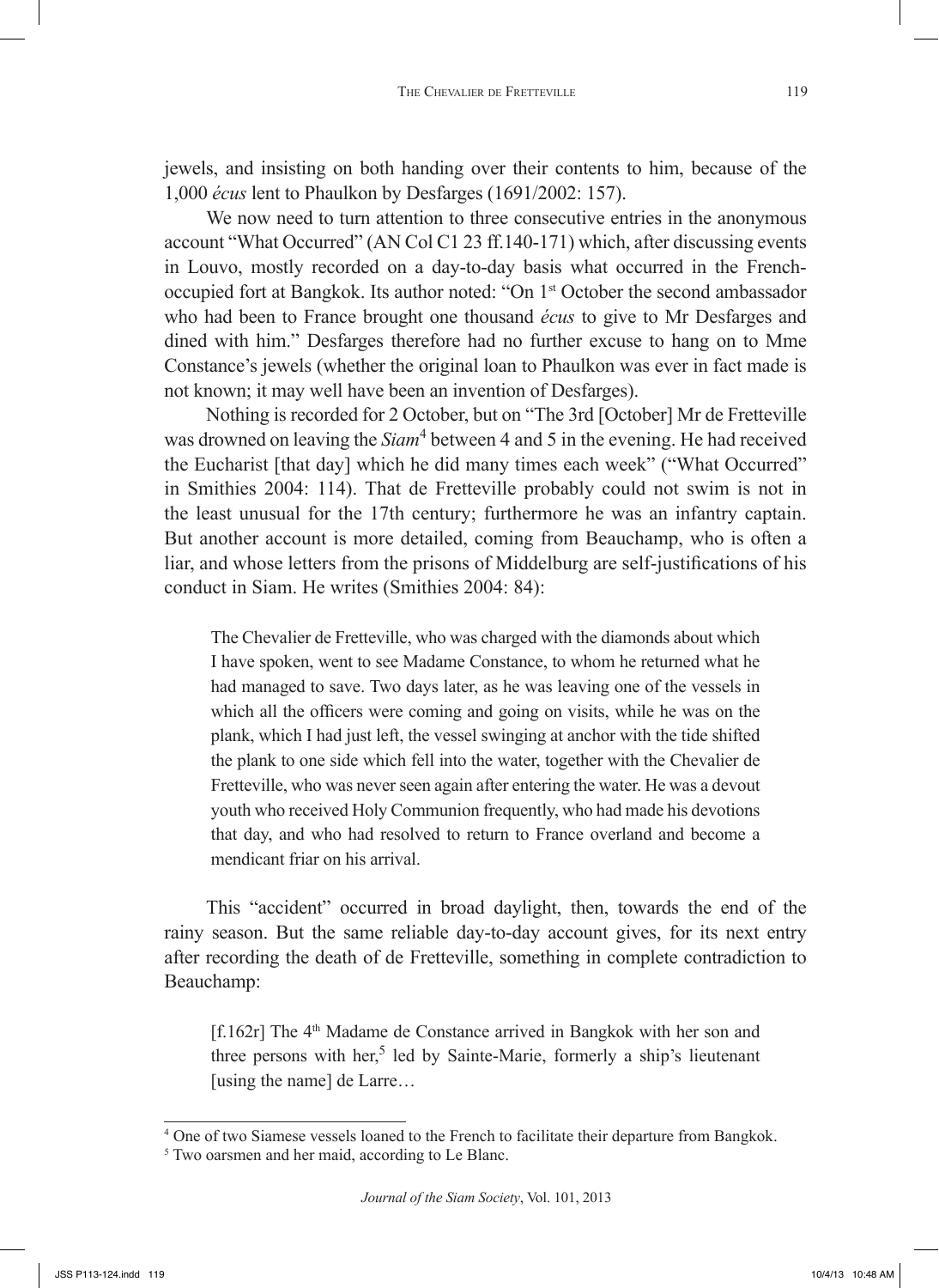There is no reason to doubt this text, and every reason to doubt Beauchamp's sequence of events. It seems an extraordinary coincidence that de Fretteville drowned the day before the unexpected arrival of Mme Constance with her son at the Bangkok fort, and recorded by the same anonymous officer. Beauchamp's laying on with a trowel de Fretteville's religious fervour (probably in great contrast to Beauchamp himself) is, one feels, intended to make one feel happy that de Fretteville entered paradise with a clean slate.

Another possibility is that de Fretteville knew that Beauchamp had obtained possession of some if not most of the diamonds; they must have seen each other on board the *Siam*. There could have been an altercation between the two when on board. Beauchamp left the vessel, having pulled rank or even fought with de Fretteville, and triumphantly stormed off the ship to go in safety to the other vessel alongside, the *Louvo.* He could have deliberately kicked the plank linking the two vessels, thus causing de Fretteville to fall and drown. Beauchamp seems to write with a guilty conscience when he talks of de Fretteville returning to France to become a mendicant friar.

This seems less likely, or merely imaginative, when one takes into consideration yet another anonymous text, Anon BN Fr 6105, at ff.58r-v, unpublished in French, published in English translation in 2004 (Smithies 2004: 29). At this juncture, the author, undoubtedly one of Desfarges' officers, writes:

But Monsieur Desfarges, who desired more than anyone to leave Bangkok, growing lax in several small matters which he should have held out against for the glory of his master [Louis XIV], saw that the arrival of this lady [Mme Constance] brought a delay, and perhaps placed him at the point of restarting the war, as well as having to return her jewels which [58v] he had laid hands on when he learnt she had sent them to his stronghold.

This is perhaps the clearest statement in any contemporary text that Desfarges had gained control of Mme Constance's jewels.

This theme of Desfarges' cupidity is enlarged upon several times in Robert Challe's text published in 1979:

[his] vulgar avarice, his unreasonable jealousy, his interested trust… cowardly betraying the confidence of the King of Siam and Mr. Constance in him... Under his command, the French… in spite of themselves were responsible for a thousand vile cowardices and lost in that kingdom the reputation of the French name (Challe 1979: 510–1).

Asylum was refused to Mme Constance by the charitable Desfarges. La Touche hints (and Robert Challe repeats this the following year on several occasions) that

*Journal of the Siam Society*, Vol. 101, 2013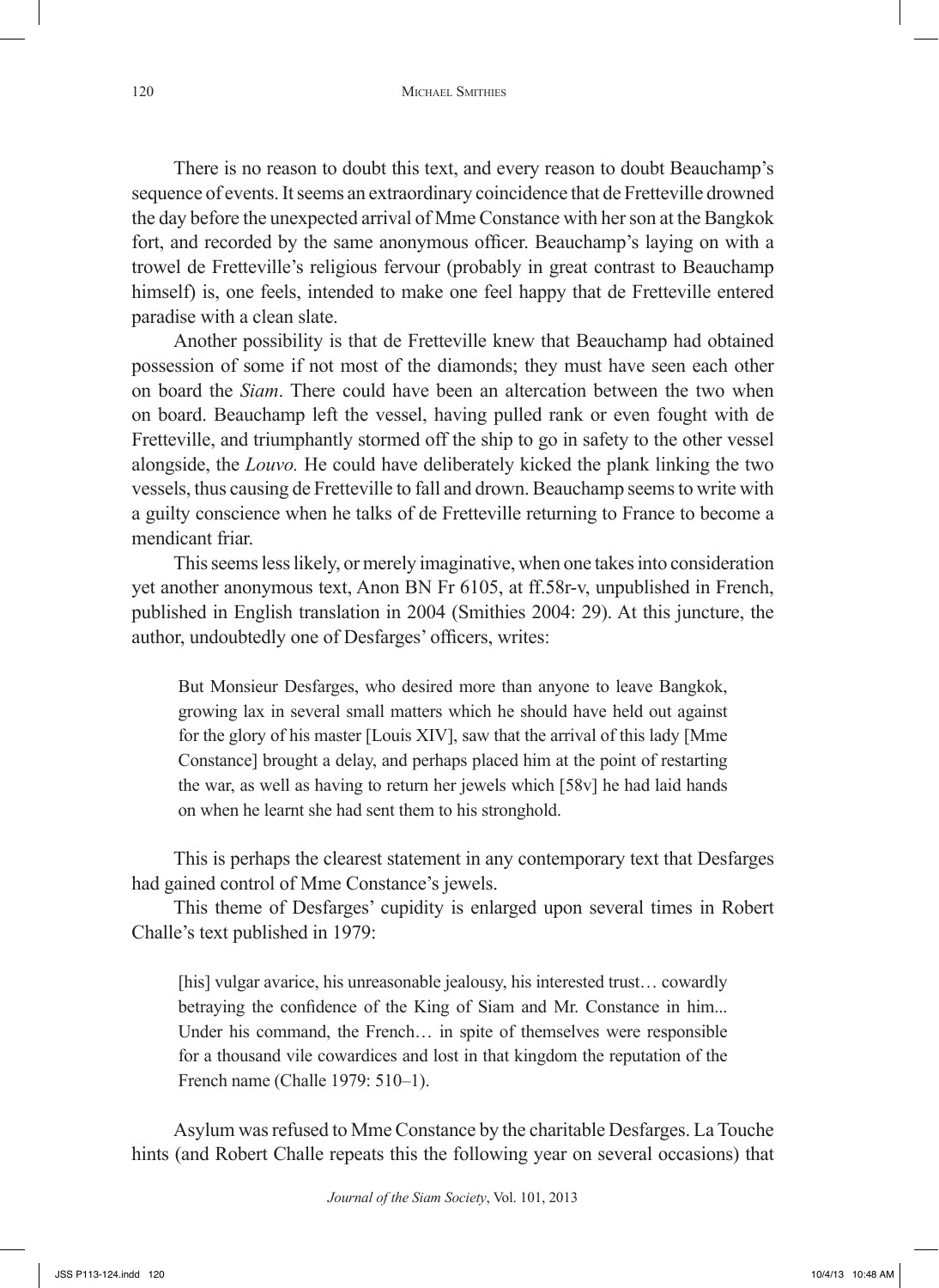it was Desfarges' covetousness, his desire to lay hands on all her jewels, and depart Siam as soon as possible, which guided this decision.

It would seem therefore that de Fretteville had managed to save some of the jewels prior to the Louvo-Bangkok flight of the six French escapees, and that some of these may have somehow passed through the hands of Saint-Vandrille and the Chevalier Desfarges (unless that incident is an invention of Beauchamp, which is entirely possible).

According to Beauchamp, Mme Constance arrived in Bangkok before de Fretteville died. The anonymous text "What Occurred" (Smithies 2004: 114) seems more likely to be true, since it is a day-by-day record of events. It would seem that de Fretteville was still in possession of some of Mme Constance's jewels until just prior to, or at the moment of, his death. Mme Constance's arrival in Bangkok was held to be unexpected; this is perhaps unlikely, but certainly the exact timing of her arrival was not known in advance.

La Touche certainly knew more than he lets on in his recently discovered account: Mme Constance

was held prisoner and very severely tortured in order to make her reveal where all her husband's previous stones and jewels had gone. She declared in truth that they had been confided to a person I shall not name and who was not to profit greatly by them. (La Touche in Challe 1998: 314)

This unnamed person is not likely to have been de Fretteville, who was known for both his piety and his honesty; it seems more likely to have been Beauchamp (who was relieved of all his possessions on the return journey when the two French ships put into the Cape without realising Holland and France were again at war). It also seems unlikely, but not impossible, to have been Desfarges himself, since La Touche could not have known when writing his account that Desfarges had died at sea on the way back to France.

To be charitable, one should ask if Beauchamp merely confused events in the heat of the withdrawal and his subsequent capture at the Cape and imprisonment in Holland. But his memory of what was in the packet given to de Fretteville is astonishingly detailed; he remembered what he wanted to remember.

 What is not in doubt is that de Fretteville died from drowning in the Chao Phraya while still young, and the circumstances of his death are extremely suspicious. He may indeed have been upright and honest, sincere in his religious beliefs, but one has the feeling, on reading the contemporary texts, that he was put upon by others more ruthless than himself.

Thus ended ingloriously the career of yet another officer drawn into the Siamese imbroglio.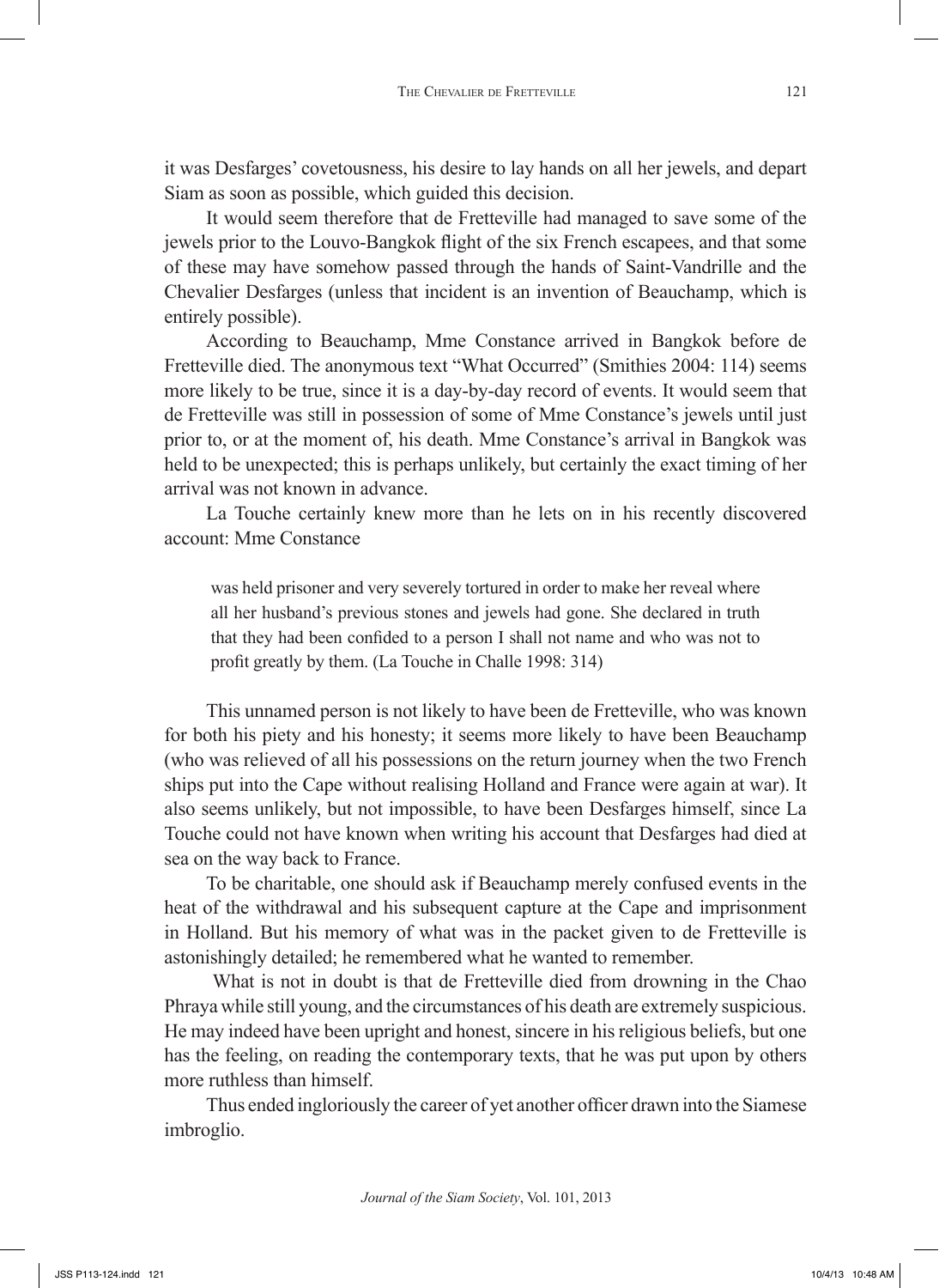## **References**

- Anon. Relation de ce qui s'est passé à Louvo, royaume de Siam, avec un abrégé de ce qui s'est passé à Bangkok pendant le siège en 1688 (AN Col. C1 24ff. 140r-171v).
- Anon. Relation des principales circonstances qui sont arrivées dans la Révolution du Royaume de Siam en l'année 1687 [sic] (BN MS.Fr. 6105 ff. 1r-70r).
- Anon. Relation succincte du changement surprenant arrivé dans le Royaume de Siam en l'année 1688. A Siam de la ville de Judia le dernier de novembre 1688. AN Col C1 24 ff. 130v-139v.
- Beauchamp (Major). Relation des revolutions de la cour de Siam BN Ms Fr. 8210 ff. 506r-570r.
- Challe, Robert. 1979. *Journal d'un Voyage fait aux Indes Orientales 1690-1692,* ed. F. Deloffre and M. Menemencioglu. Paris: Mercure de France.
- -----. 1998. *Journal du Voyage des Indes Orientales* (containing La Touche, *Relation de ce qui est arrivé dans le Royaume de Siam en 1688*). Geneva, Droz.
- Choisy, Abbé de. 1993. *Journal of a Voyage to Siam 1685-1686*. Trans. and ed. Michael Smithies. Kuala Lumpur: Oxford University Press.
- Chaumont, Chevalier de, and Choisy, Abbé de. 1997. *Aspects of the Embassy to Siam 1685*. Ed. and trans. in part Michael Smithies. Chiang Mai, Silkworm Books.
- Desfarges, La Touche, and Vollant des Verquains. 2002. *Three Military Accounts of the 1688 'Revolution' in Siam*. Trans. and ed. Michael Smithies. Bangkok: Orchid Press.
- Desfarges, [Général]. Lettre écrite à Pondichéry le 27 février 1687 (AN Col. C1 25 ff. 50r-51r).
- Forbin, Count Claude de. 1996. *The Siamese Memoirs 1685-1688*. Intro. and ed. Michael Smithies. Chiang Mai: Silkworm Books.
- Hutchinson, E.W. 1968. *1688 Revolution in Siam: the Memoir of Father de Bèze, S.J*., Hong Kong: Hong Kong University Press.
- Jacq-Hergoualc'h, Michel. 1992. *Etude historique et critique du Journal du Voyage de Siam de Claude Céberet, Envoyé extraordinaire du Roi en 1687 et 1678.*  Paris: L'Harmattan.
- Le Blanc, S.J., Marcel. 2003. *History of Siam in 1688*. Trans. and ed. Michael Smithies. Chiang Mai: Silkworm Books.
- Saint-Vandrille, Relation des Revolutions arrivées dans le Royaume de Siam … (AN, Col. C1 25 ff.106r-117r).
- Smithies, Michael. 1998. "Young Beauregard (c.1665–c.1692) soldier of misfortune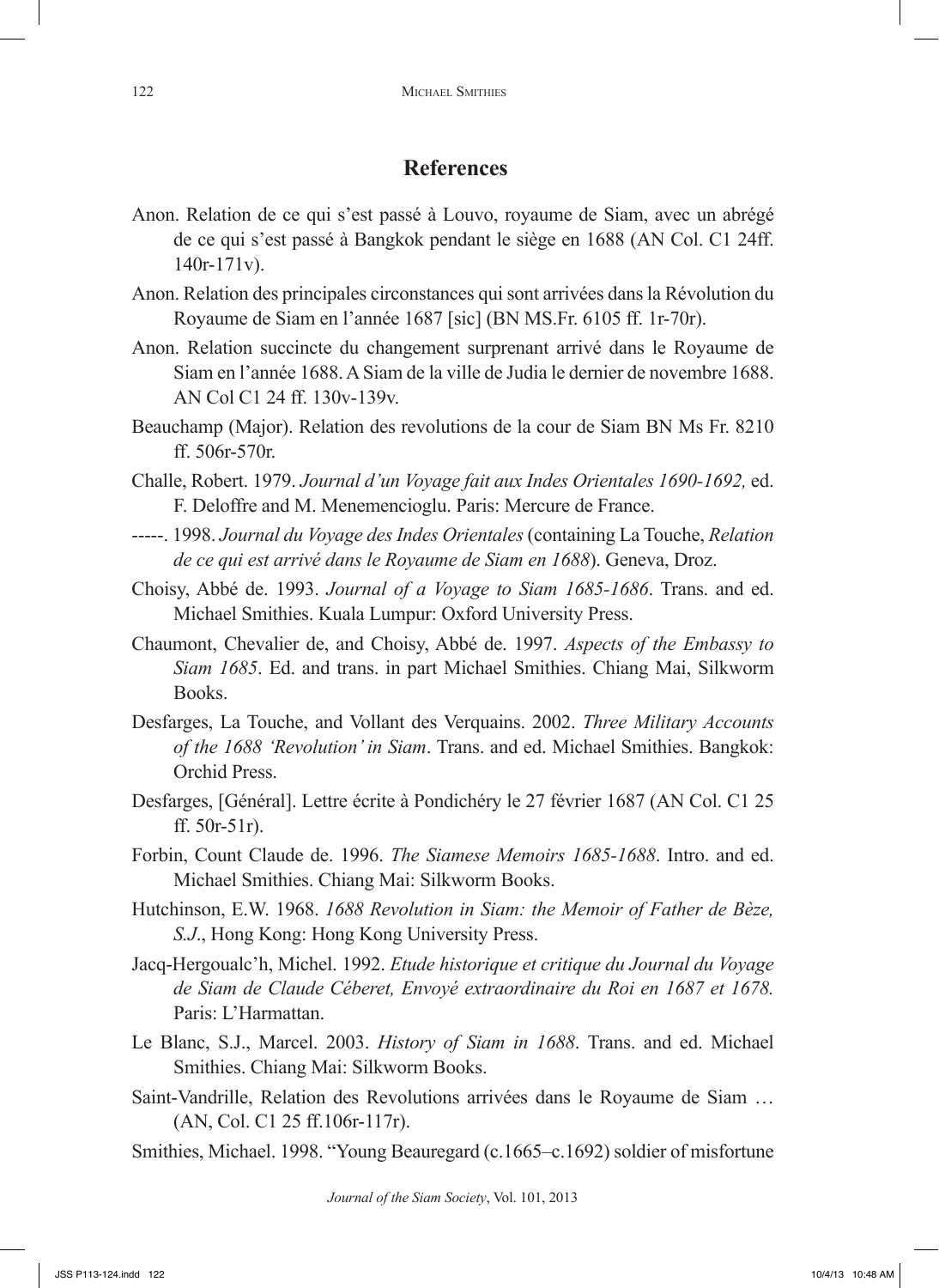in Siam," *Journal of the Royal Asiatic Society,* third series, 8, 2 (July): 229–235.

- -----. 2000. "Madame Constance's jewels." *JSS* 88: 111-121
- -----. 2002. *Mission Made Impossible: The Second French Embassy to Siam 1687*. Chiang Mai: Silkworm Books.
- -----. 2004. *Witnesses to a Revolution: Siam 1688*. Trans. and ed. Bangkok: Siam Society.
- Tachard, Guy. 1688. *A Relation of the Voyage to Siam performed by Six Jesuits Sent by the French King to the Indies and China in the Year 1685…*London: Churchil [sic].
- -----. 1689. *Second Voyage du père Tachard et des Jésuites envoyés par le roi au Royaume de Siam….* Paris: D. Horthemels.
- -----. Voyage du père Tachard à Siam (mss AN Colonies, C1 24 f.172-211).
- Vollant des Verquains, Jean. Relation datée de Midelbourg, le 17 novembre 1689 (mss AN Col. C1 25ff. 84r-90v).
- -----. 1691/2002. *Histoire de la révolution de Siam arivée en l'année 1688: Particularités de la révolution de Siam arrivée en l'année 1688*. Lille: J.C. Malte.